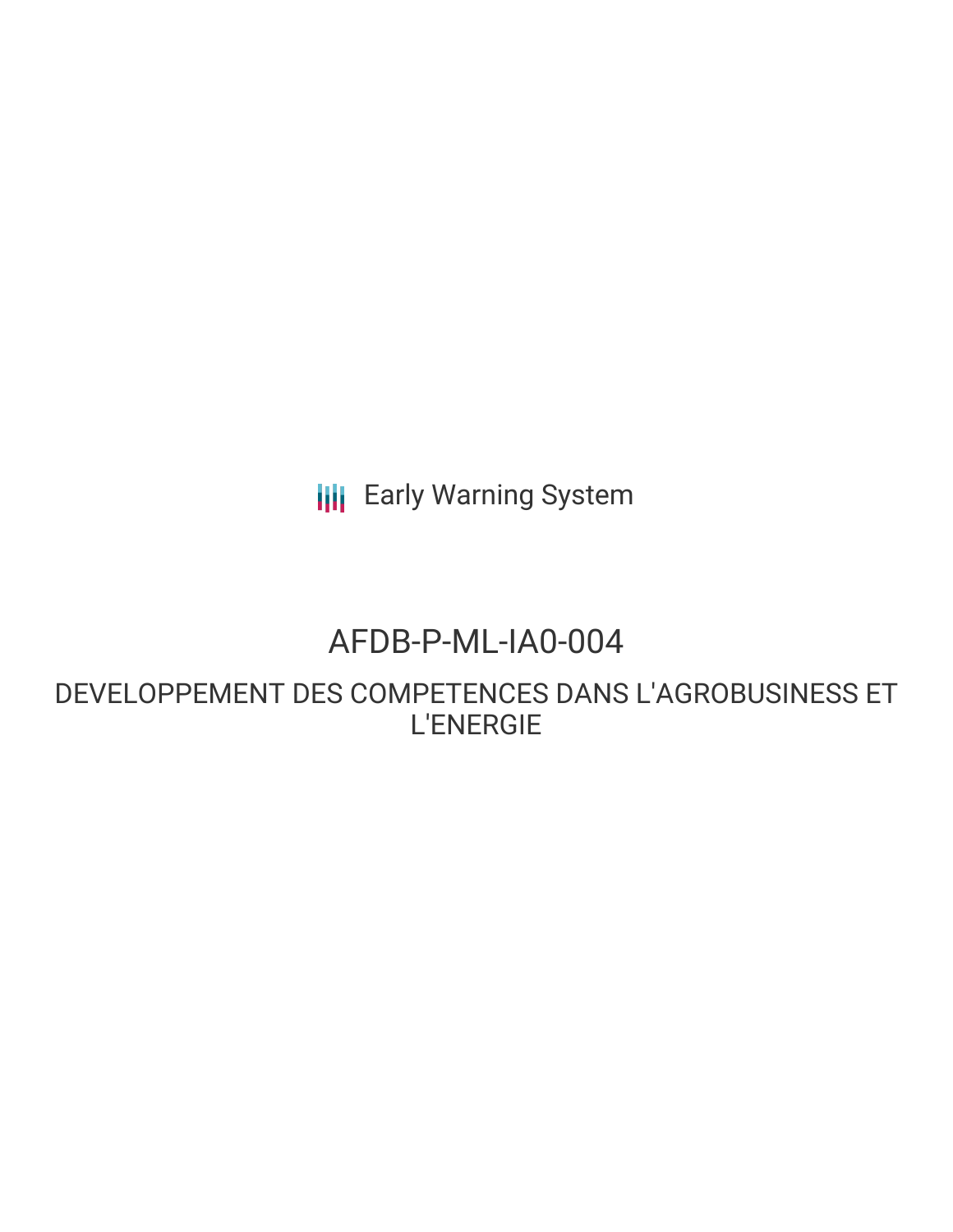



## Early Warning System DEVELOPPEMENT DES COMPETENCES DANS L'AGROBUSINESS ET L'ENERGIE

#### **Quick Facts**

| Countries                     | Mali                                                    |
|-------------------------------|---------------------------------------------------------|
| <b>Financial Institutions</b> | African Development Bank (AFDB)                         |
| Status                        | Proposed                                                |
| <b>Bank Risk Rating</b>       | U                                                       |
| <b>Voting Date</b>            | 2019-06-30                                              |
| <b>Borrower</b>               | Republic of Mali                                        |
| <b>Sectors</b>                | Agriculture and Forestry, Energy, Technical Cooperation |
| <b>Project Cost (USD)</b>     | \$51.00 million                                         |
|                               |                                                         |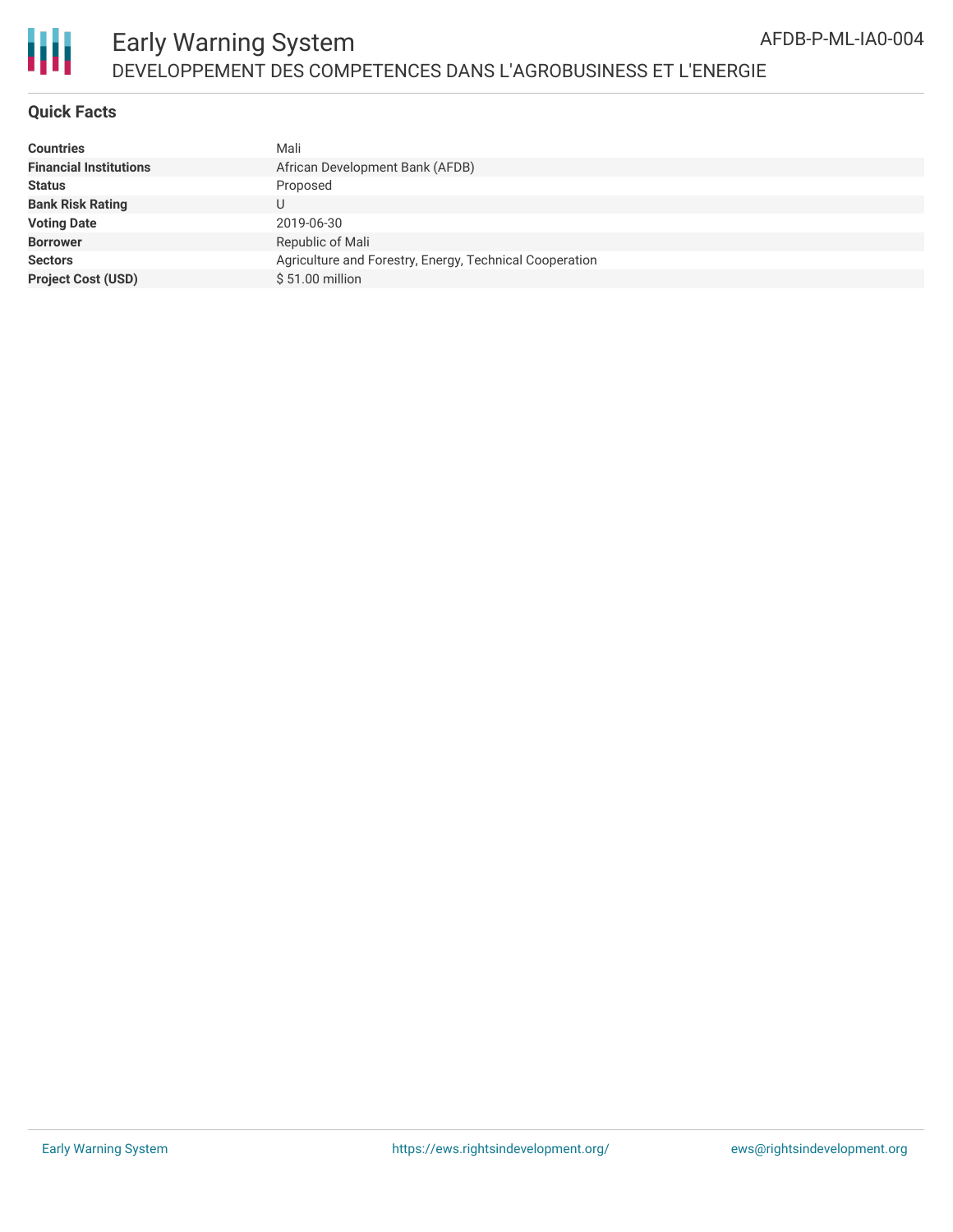

## Early Warning System DEVELOPPEMENT DES COMPETENCES DANS L'AGROBUSINESS ET L'ENERGIE

## **Project Description**

None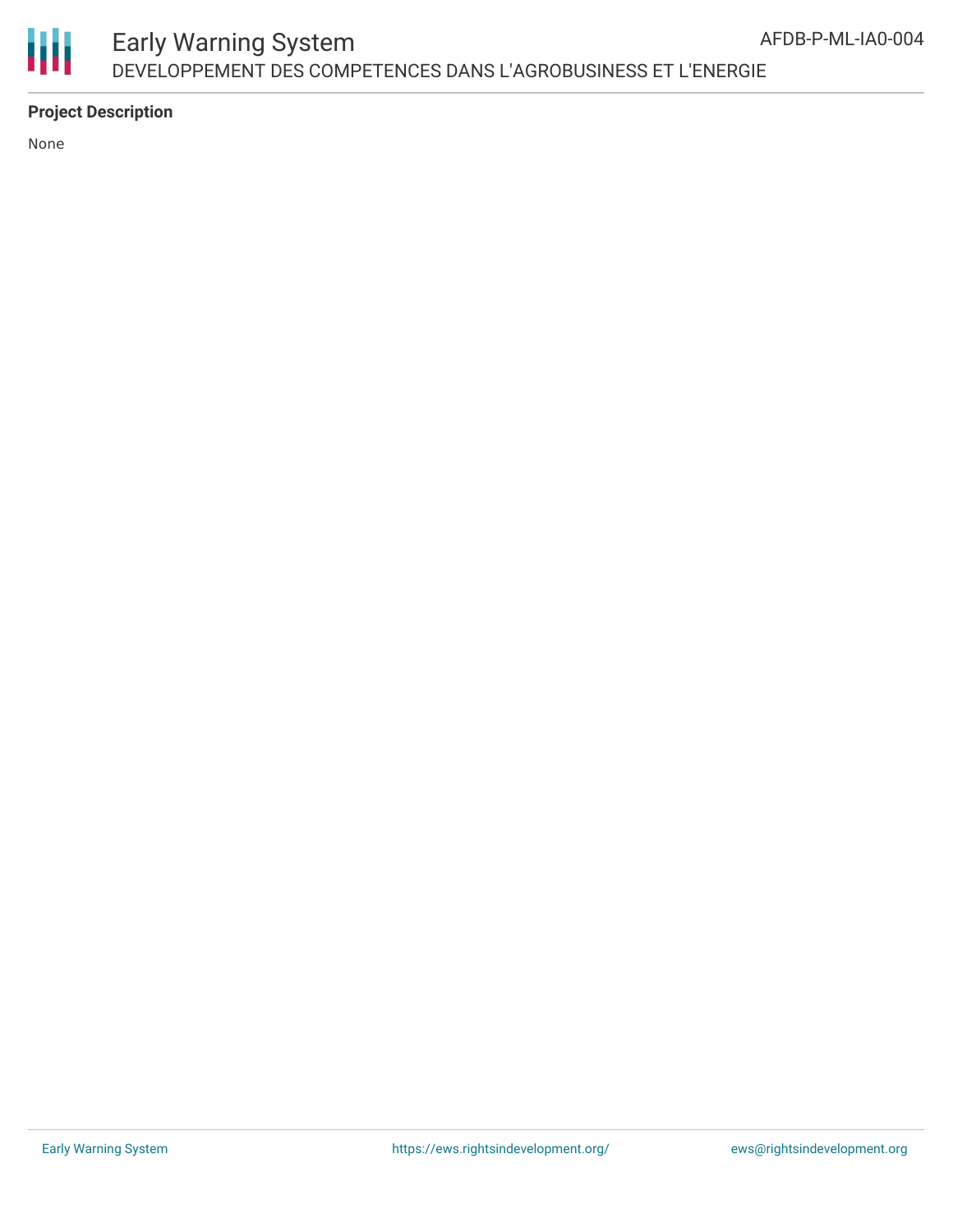# Ш

## Early Warning System DEVELOPPEMENT DES COMPETENCES DANS L'AGROBUSINESS ET L'ENERGIE

### **Investment Description**

African Development Bank (AFDB)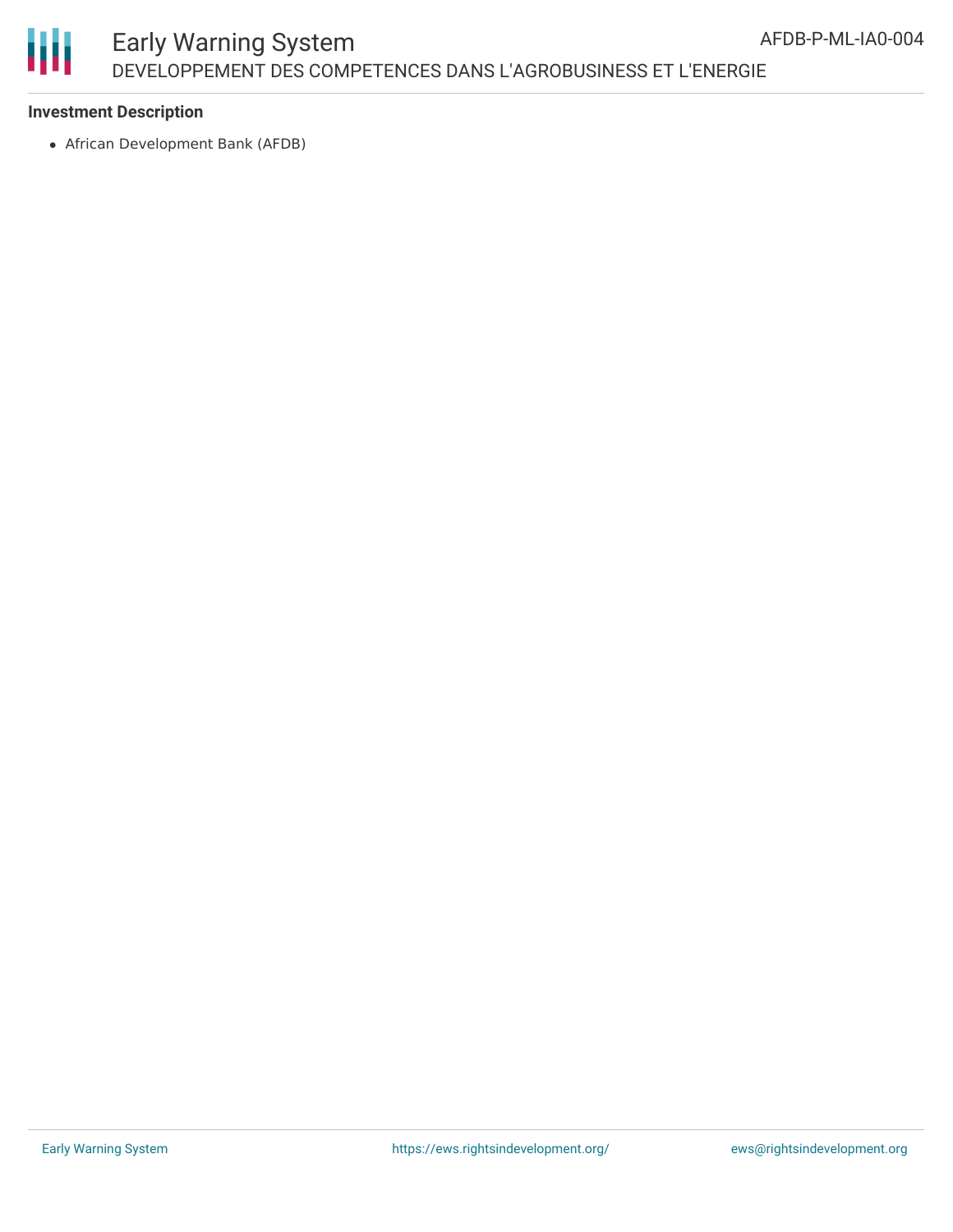### **Contact Information**

OUEDRAOGO Alfred Regis N. - RDGW2

#### ACCOUNTABILITY MECHANISM OF AfDB

The Independent Review Mechanism (IRM), which is administered by the Compliance Review and Mediation Unit (CRMU), is the independent complaint mechanism and fact-finding body for people who have been or are likely to be adversely affected by an African Development Bank (AfDB)-financed project. If you submit a complaint to the IRM, it may assist you by either seeking to address your problems by facilitating a dispute resolution dialogue between you and those implementing the project and/or investigating whether the AfDB complied with its policies to prevent environmental and social harms. You can submit a complaint electronically by emailing crmuinfo@afdb.org, b.kargougou@afdb.org, b.fall@afdb.org, and/or s.toure@afdb.org. You can learn more about the IRM and how to file a complaint at https://www.afdb.org/en/independent-review-mechanism/.